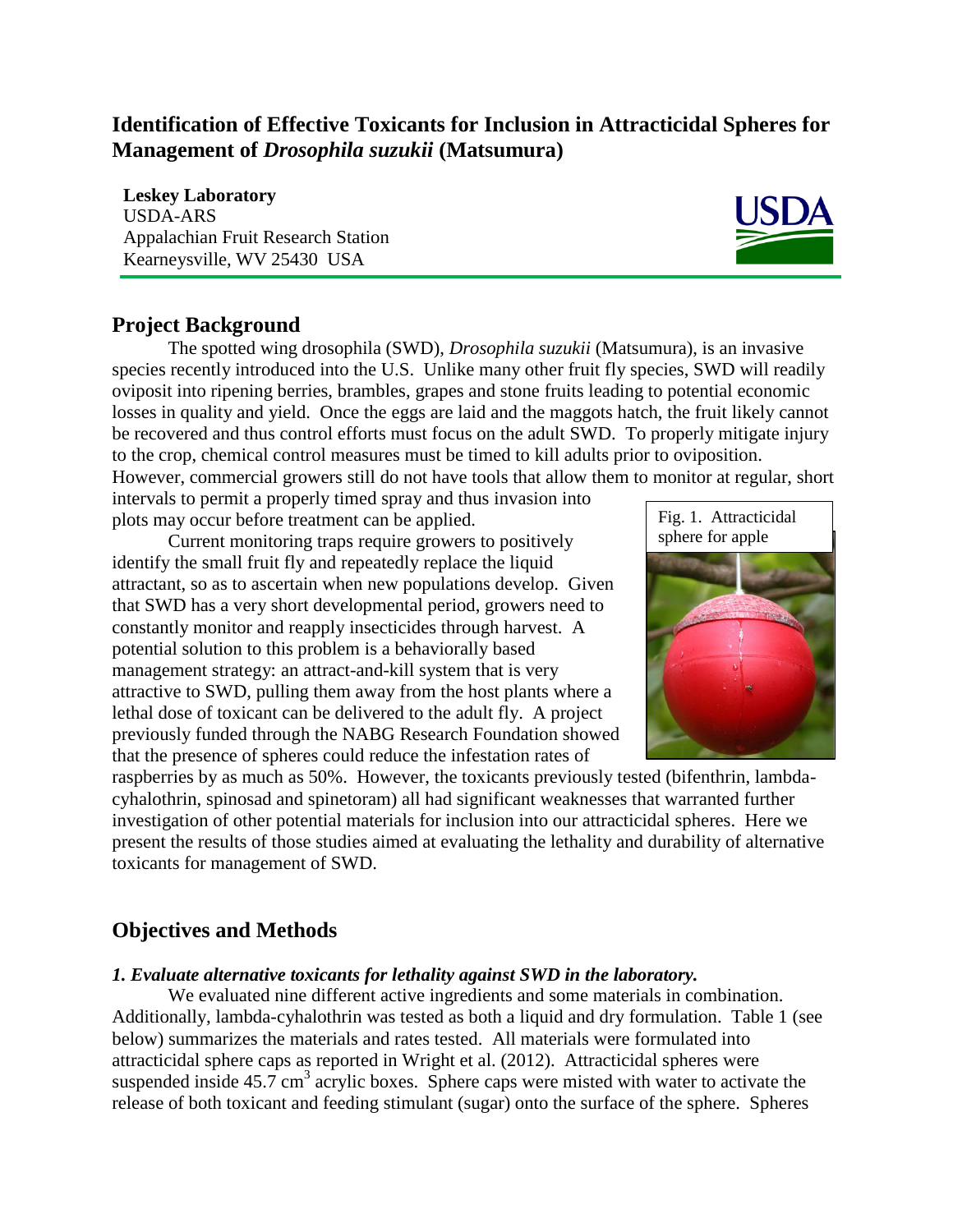formulated with only the sugar feeding stimulant and no toxicant served as controls. Individual flies were placed at the equator of the sphere and permitted to forage freely for up to 5 min. Subsequently, flies were removed and placed individually into 1 oz portion cups with sugar water for 48 h. Fly condition was assessed after 24 and 48 h. Flies were recorded as alive, moribund or dead. Moribund and dead flies were combined to calculate percent mortality as no flies recovered from the moribund state. Percent mortality and mean residence and foraging time were calculated. Percent mortality was compared among treatments with analysis of variance (ANOVA) and means separated using Tukey's HSD test. Residency and foraging time was compared among treatments with analysis of variance and mean's separated from the control using Dunnett's multiple comparison test.

#### *2. Evaluate the field durability of selected toxicants in attracticidal spheres.*

Based on results from Objective 1, we selected 1% spinetoram, 1% dinotefuran, 0.5% dinotefuran,  $0.1\%$  spinetoram  $+0.1\%$  dinotefuran and control to be subjected to field durability trials. Twenty attracticidal spheres were formulated with each of the aforementioned materials and exposed to natural abiotic conditions in the field at Appalachian Fruit Research Station in Kearneysville, WV. Spheres were hung in the field on trellis wire and exposed to natural conditions for a period of either 0, 3, 6, 9 or 12 weeks. The trial was conducted from 23 June through 15 September, 2014. At time 0, spheres were weighed and color readings were taken using a Minolta Colorimeter and hue angle was recorded. Hue angle is computed as how much a color varies from red, green, blue or yellow on a continuum from 0-360. The hue angle for red is reported as 0, so the lower the hue angle the closer to red. Four color readings per sphere were recorded, averaged and analyzed. Then after 3, 6, 9 or 12 weeks weights and color readings were recorded to assess field degradation. Additionally, at each time interval SWD adults were exposed to spheres as conducted in Objective 1 and percent mortality was recorded after 24 and 48 h. The optimal color parameters are defined from our control spheres at time 0, so the color reading changes over time are assessed in comparison with the control. Mean change in weight was compared using analysis of variance with means compared against control spheres using Dunnett's multiple comparison test. Differences in total color were compared within an active ingredient across duration of time in the field by analysis of variance with means separated by Tukey's HSD test. Differences in total color were compared among active ingredients within individual time periods by analysis of variance with means separated by Tukey's HSD test.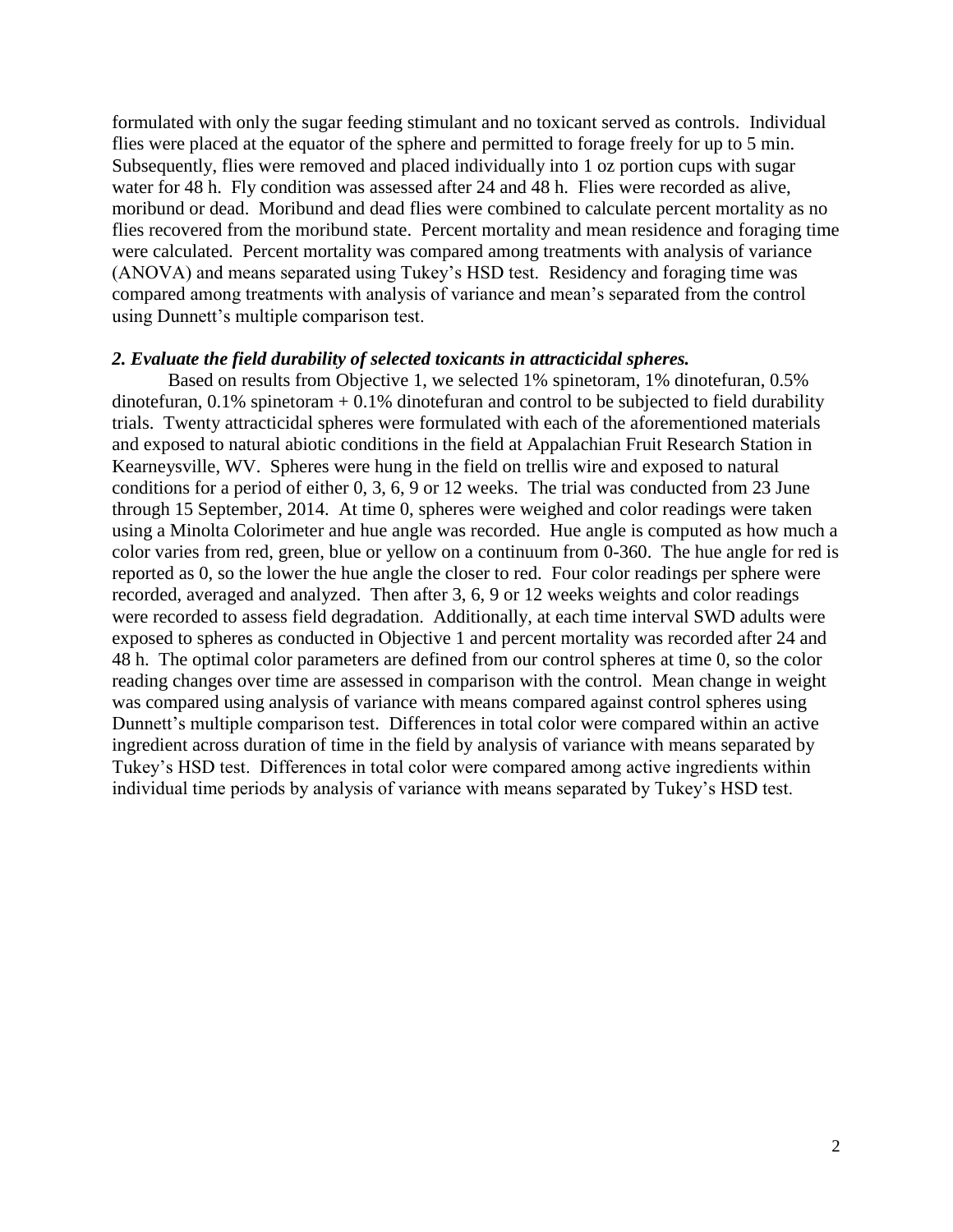## **Results**

*1. Evaluate alternative toxicants for lethality against SWD in the laboratory.*

| <b>Trade Name</b>  | <b>Active Ingredient (a.i.)</b>   | Concentration (%) | N  |
|--------------------|-----------------------------------|-------------------|----|
| Acephate 97UP      | acephate                          | 1.0               | 40 |
|                    |                                   | 0.5               | 40 |
|                    |                                   | 0.1               | 40 |
| <b>Boric Acid</b>  | hydrogen borate                   | 10.0              | 20 |
|                    |                                   | 0.1               | 19 |
| Conserve           | spinosad                          | 1.0               | 20 |
| Delegate           | spinetoram                        | 1.0               | 40 |
| Grandevo (30%)     | Chromobacterium subtsugae         | 10.0              | 20 |
| Kaiso              | lambda-cyhalothrin                | 1.0               | 40 |
| Perm-Up            | permethrin                        | 1.0               | 20 |
| Venom              | dinotefuran                       | 1.0               | 40 |
|                    |                                   | 0.5               | 40 |
|                    |                                   | 0.1               | 40 |
| Warrior II         | lambda-cyhalothrin                | 1.0               | 39 |
| Delegate $+$ Kaiso | $spinetoram + lambda-cyhalothrin$ | $0.1 + 0.1$       | 40 |
| Delegate + Venom   | $spinetoram + dinotefuran$        | $0.1 + 0.1$       | 40 |
| Control            | none                              | N/A               | 50 |

**Table 1. List of toxicants and concentrations evaluated for SWD lethality**

There was no significant difference in the mean percent mortality between 24 h and 48 h  $(t = 0.557211$ ; df = 1173.468; p = 0.5775), so only the 24 h data are presented below. There was a significant effect of treatment on SWD lethality ( $F = 68.2266$ ; df = 16, 571; p < 0.0001) (Table 2). In terms of mean lethality, only the 1% concentration of six insecticides killed 100% of the tested flies within 24 h. Those insecticides were dinotefuran, permethrin, spinosad, spinetoram and both formulations of lambda-cyhalothrin. While laboratory assays do reflect the relative lethality of insecticide performance under field conditions, they do also tend to overestimate the true effect. Because of this, we chose to select only those materials that yielded the highest rates of SWD mortality in laboratory tests as candidates for further field-based evaluations. From that subset, 1% Venom, 0.5% Venom, 1% Delegate, and 0.1% Delegate + 0.1% Venom were chosen for evaluation in Objective 2. The other materials that yielded that high rates of SWD mortality were excluded for the following reasons: 1) Conserve leeched rapidly from the cap and left a greasy, sticky residue on our formulation equipment, 2) Perm-Up leeched rapidly from the cap, and 3) Kaiso was discontinued by the registrant.  $0.1\%$  Delegate  $+0.1\%$  Venom was included as a treatment in Objective 2 to test the potential of an additive or synergistic effect of a combination treatment while still reducing costs of materials.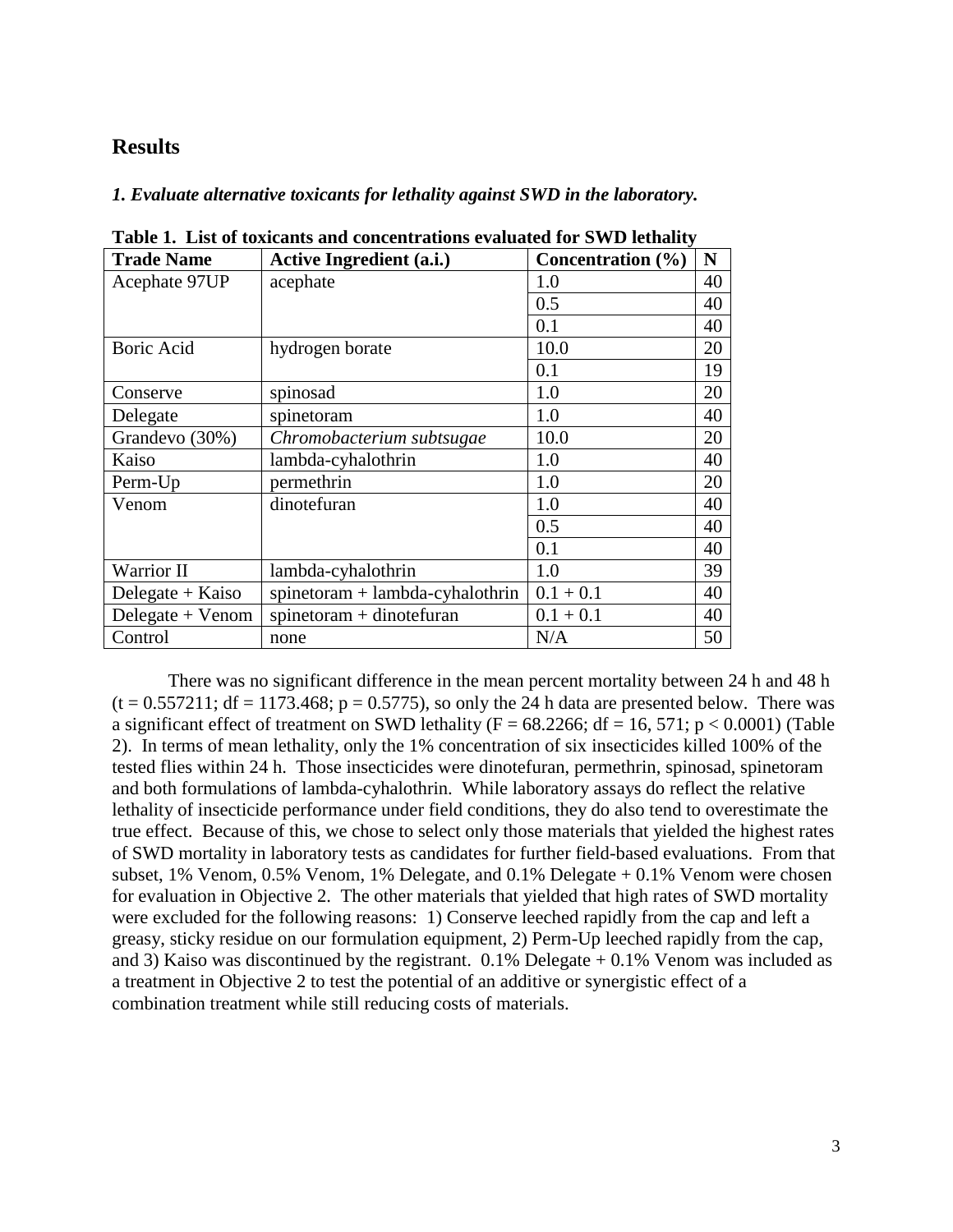| <b>Active Ingredient (a.i.)</b>   | Conc. $(\% )$ | Mean $\pm$ SEM Percent Mortality @ 24 h |
|-----------------------------------|---------------|-----------------------------------------|
| acephate                          | 1.0           | $90.0 \pm 4.8$ ab                       |
|                                   | 0.5           | $95.0 \pm 3.5$ a                        |
|                                   | 0.1           | $77.5 \pm 6.7$ b                        |
| hydrogen borate                   | 10.0          | $5.0 \pm 5.0$ c                         |
|                                   | 0.1           | $21.1 \pm 9.6$ c                        |
| spinosad                          | 1.0           | $100.0 \pm 0.0$ a                       |
| spinetoram                        | 1.0           | $100.0 \pm 0.0$ a                       |
| Chromobacterium subtsugae         | 10.0          | $10.0 \pm 6.9$ c                        |
| lambda-cyhalothrin (Kaiso)        | 1.0           | $100.0 \pm 0.0$ a                       |
| permethrin                        | 1.0           | $100.0 \pm 0.0$ a                       |
| dinotefuran                       | 1.0           | $100.0 \pm 0.0$ a                       |
|                                   | 0.5           | $92.5 \pm 4.2$ ab                       |
|                                   | 0.1           | $70.0 \pm 7.3$ b                        |
| lambda-cyhalothrin (Warrior II)   | 1.0           | $100.0 \pm 0.0$ a                       |
| $spinetoram + lambda-cyhalothrin$ | $0.1 + 0.1$   | $92.5 \pm 4.2$ ab                       |
| $spinetoram + dinotefuran$        | $0.1 + 0.1$   | $92.5 \pm 4.2$ ab                       |
| Control                           | N/A           | $2.0 \pm 2.0$ c                         |

**Table 2. Mean Percent Mortality for SWD Exposed to Attracticidal Spheres in Laboratory Assays**

\*Means followed by different letters within a column are significantly different ( $p < 0.05$ )

There was a significant treatment effect on residency (F = 61.1659; df = 16, 571, p < 0.0001) and foraging ( $F = 30.0753$ ; df = 16, 571; p < 0.0001) time. Treatments were only separated in comparison with the control which served as a baseline for expected outcomes of residency and foraging time. Results of the Dunnett's test are shown in Table 3, where an asterisk indicates a significant difference from the control. Residency time was not significantly reduced in the hydrogen borate, spinetoram, *C. subtsugae* and spinetoram + lambda-cyhalothrin treatments compared with the control. Additionally, only spinetoram was not significantly different than the control for time spent foraging by SWD on spheres.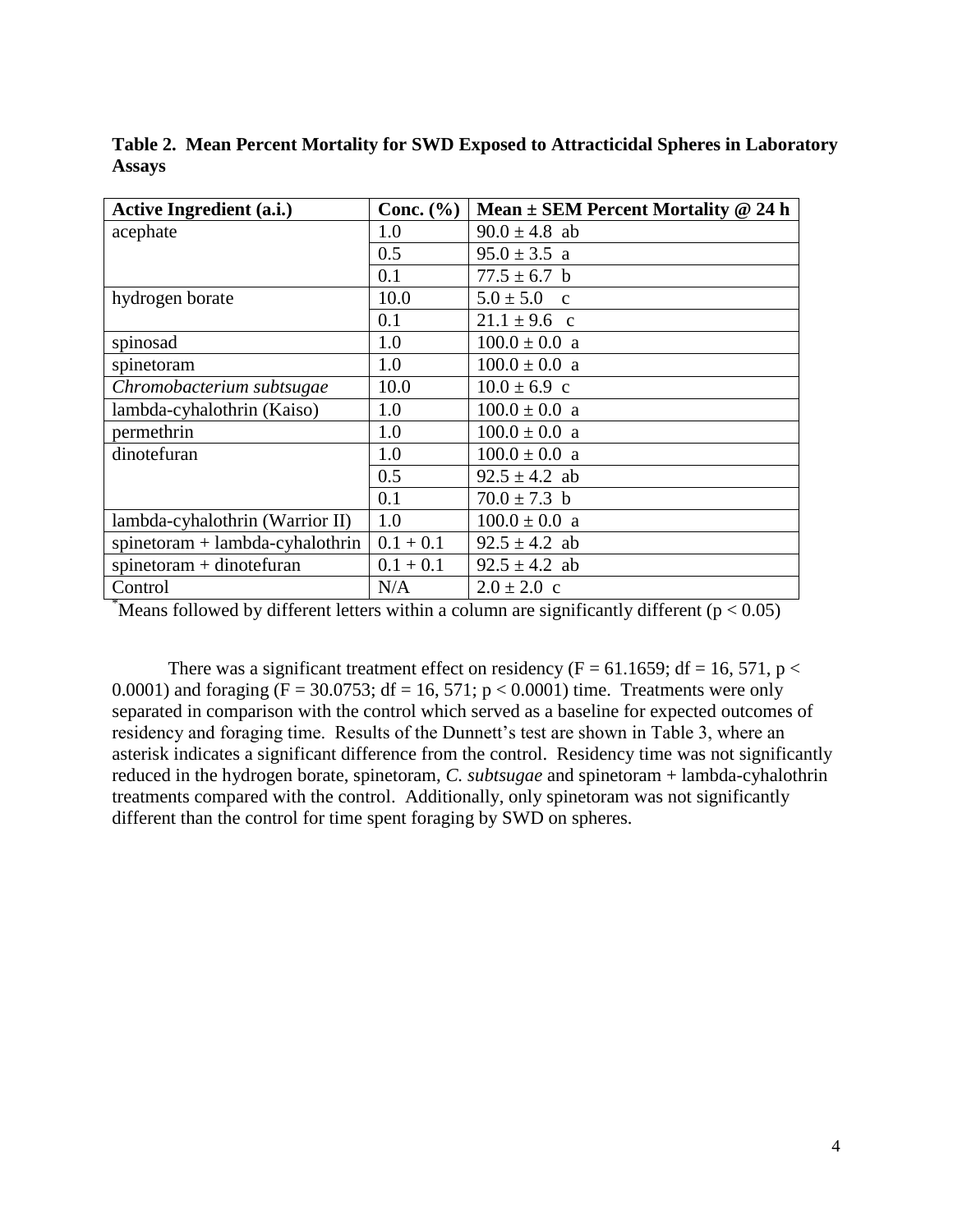| <b>Active Ingredient (a.i.)</b> | Conc.       | $Mean \pm SEM Res. Time$ | $Mean \pm SEM$       |
|---------------------------------|-------------|--------------------------|----------------------|
|                                 | (%)         | (s)                      | <b>Foraging Time</b> |
|                                 |             |                          | (s)                  |
| acephate                        | 1.0         | $211.3 \pm 15.2^*$       | $89.1 \pm 8.9*$      |
|                                 | 0.5         | $193.7 \pm 16.7*$        | $62.5 \pm 6.8^*$     |
|                                 | 0.1         | $169.2 \pm 14.7*$        | $57.5 \pm 6.6^*$     |
| hydrogen borate                 | 10.0        | $300.0 \pm 0.0$          | $128.6 \pm 16.6^*$   |
|                                 | 0.1         | $300.0 \pm 0.0$          | $100.3 \pm 17.8^*$   |
| spinosad                        | 1.0         | $190.0 \pm 22.6^*$       | $61.5 \pm 9.2*$      |
| spinetoram                      | 1.0         | $298.0 \pm 2.0$          | $191.5 \pm 12.9$     |
| Chromobacterium subtsugae       | 10.0        | $300.0 \pm 0.0$          | $116.9 \pm 16.9*$    |
| lambda-cyhalothrin (Kaiso)      | 1.0         | $170.2 \pm 14.7*$        | $55.6 \pm 5.8*$      |
| permethrin                      | 1.0         | $204.3 \pm 20.4*$        | $79.5 \pm 9.2*$      |
| dinotefuran                     | 1.0         | $44.8 \pm 5.4*$          | $21.2 \pm 1.8*$      |
|                                 | 0.5         | $39.6 \pm 4.2*$          | $19.3 \pm 1.4*$      |
|                                 | 0.1         | $118.4 \pm 13.1*$        | $45.1 \pm 3.6^*$     |
| lambda-cyhalothrin (Warrior II) | 1.0         | $243.0 \pm 13.5^*$       | $83.7 \pm 8.1*$      |
| $spinetoram + lambda-$          | $0.1 + 0.1$ | $282.6 \pm 7.2$          | $116.4 \pm 12.4*$    |
| cyhalothrin                     |             |                          |                      |
| $spinetoram + dinotefuran$      | $0.1 + 0.1$ | $81.3 \pm 11.9*$         | $34.1 \pm 7.2^*$     |
| Control                         | N/A         | $300.0 \pm 0.0$          | $175.0 \pm 13.4$     |

**Table 3. Mean Residency and Foraging Time of SWD Exposed to Attracticidal Spheres in Laboratory Assays**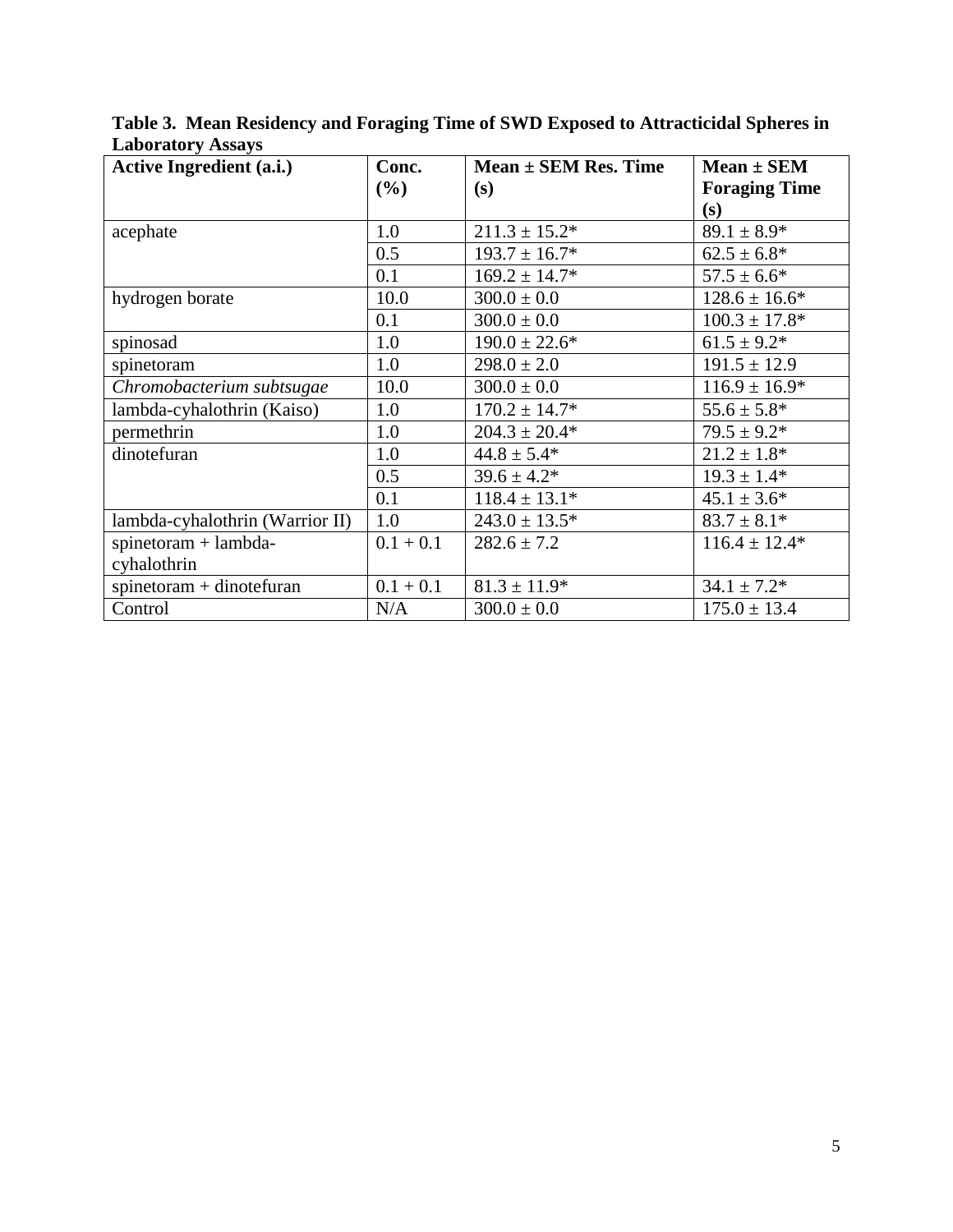#### *2. Evaluate the field durability of selected toxicants in attracticidal spheres.*

Mean weights of attracticidal spheres throughout the test are shown below in Figure 1. There was no significant difference in sphere weight among the control and any of the other 4 treatments until week 6. At week 6, the weight of 1% spinetoram was significantly lower than the control ( $p < 0.05$ ). In week 9, both 1% spinetoram and 0.1% spinetoram + 0.1% dinotefuran spheres weighed significantly less than the control ( $p < 0.05$ ). At week 12, only the weight of the 1% spinetoram sphere was significantly lower than the control sphere ( $p < 0.05$ ). As expected, attracticidal sphere weights significantly decreased from 0 to 12 weeks as dye, the feeding stimulant and toxicant are released from the cap; however, the change between week 0 and 3 was greater than later in the season.



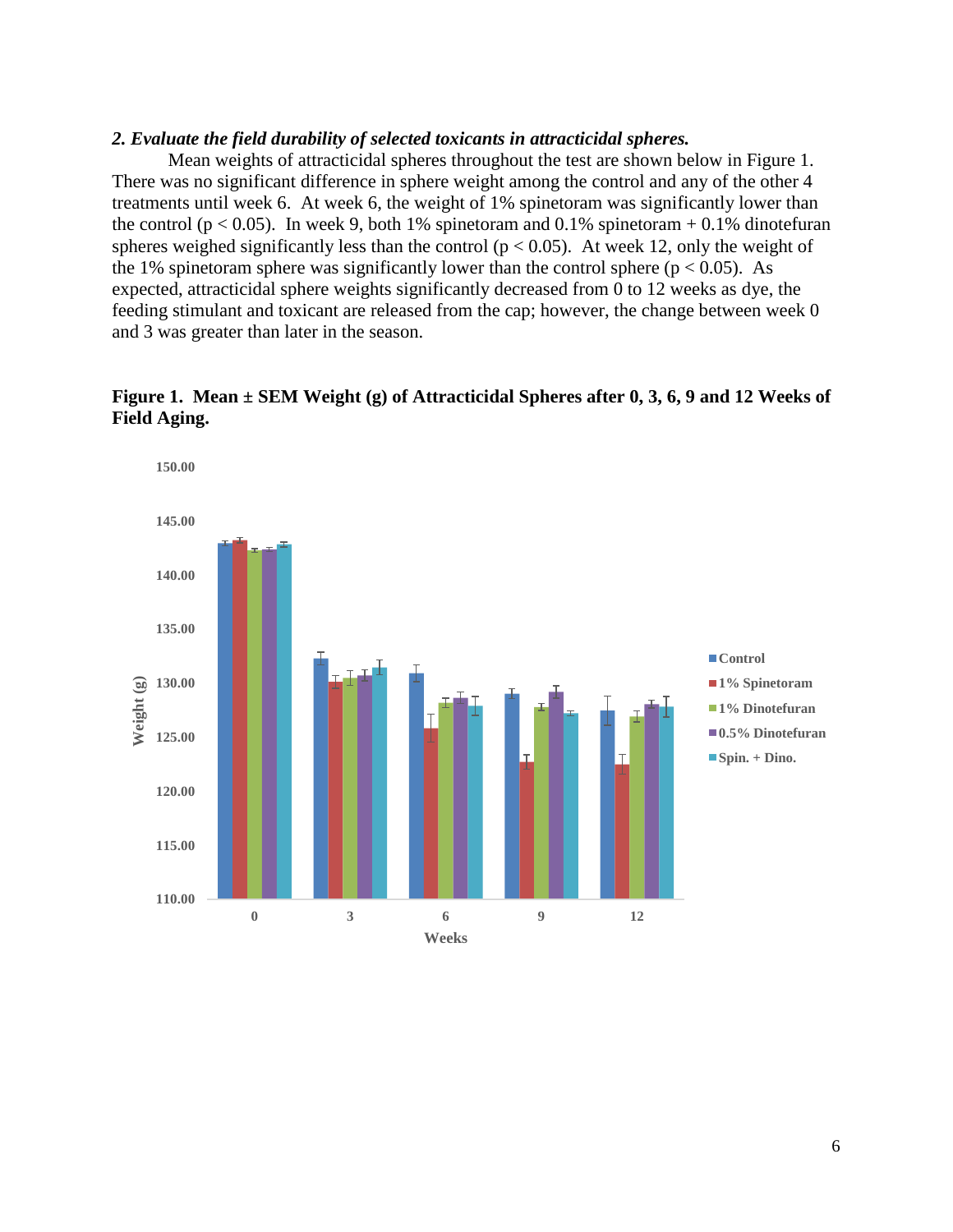There was a significant difference in hue angle among attracticidal spheres before they were even deployed to the field  $(0 \text{ wk}; F = 49.2502; df = 4, 95; p < 0.0001)$ . At wk 0, all spheres with toxicant were significantly different than the hue of the control sphere. After spheres were hung in the field, all treatments except 1% spinetoram differed in hue angle from the control until week 12 ( $p < 0.05$ ). By week 12, 1% spinetoram was the only treatment with a significantly smaller hue angle than the control (the lower the hue angle the closer to red) ( $p <$ 0.05).



**Figure 2. Mean ± SEM Hue Angle of Attracticidal Spheres after 0, 3, 6, 9 and 12 Weeks of Field Aging.**

There was no significant difference in mean lethality at 24 or 48 h after treatment so only the 24 h data are shown below in Table 4 (t =  $0.312012$ ; df =  $3942.567$ ; p =  $0.7550$ ). There was no significant difference in mean lethality for SWD exposed to control spheres across all aged spheres (F = 0.4794; df = 4,395; p = 0.7509). However, there was a significant effect of aging the spheres on SWD lethality for all treatments with a toxicant ( $p < 0.0001$ ). 1% dinotefuran and 0.1% spinetoram + 0.1% dinotefuran maintained significantly equal levels of lethality on SWD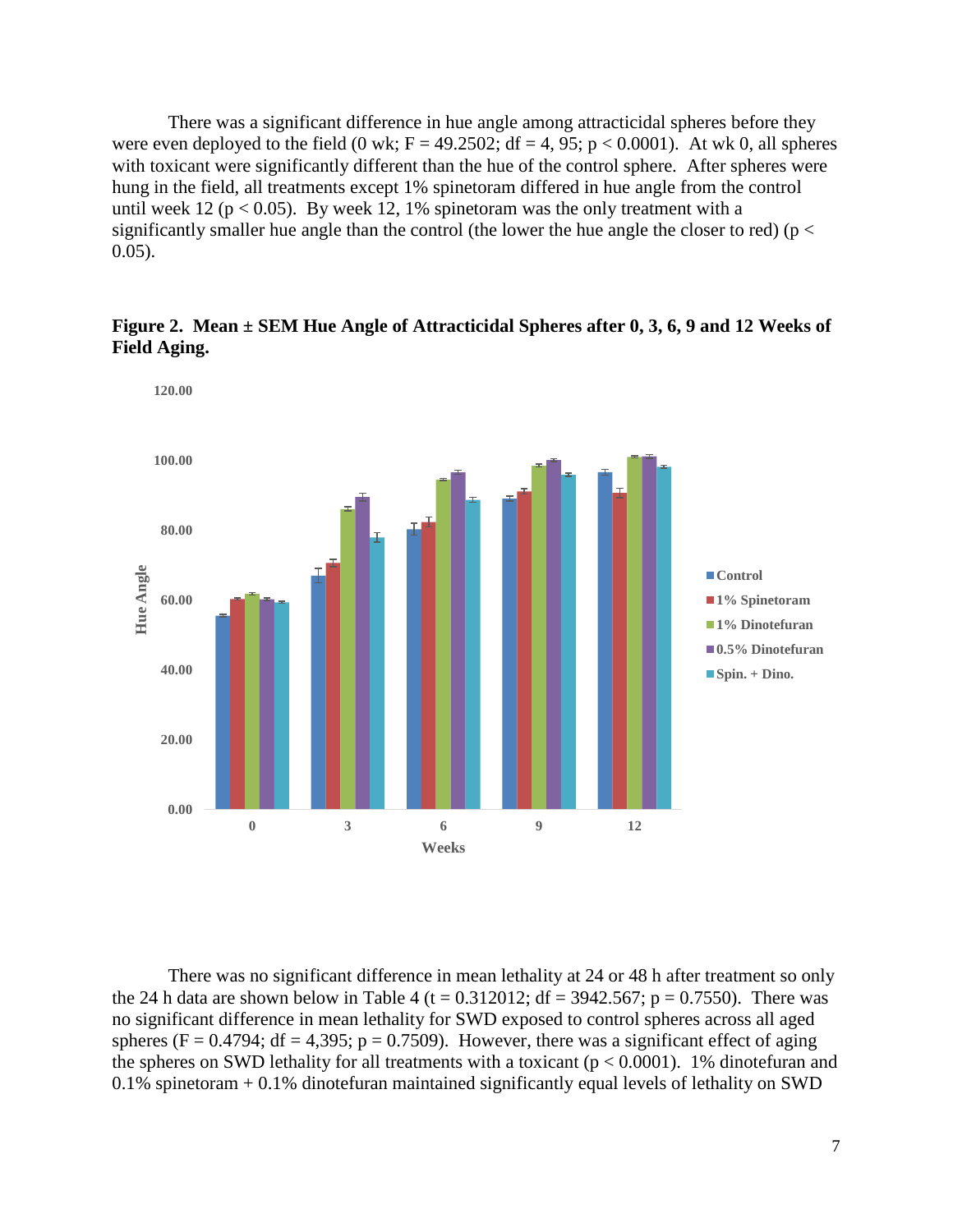after 3 weeks of aging as they did before exposure to field conditions ( $p > 0.05$ ); however, fly survivorship increased significantly thereafter.

| Insecticide $(n=50)$         | <b>Treatment</b> | Mean $\pm$ SEM Percent Mortality @ 24 |
|------------------------------|------------------|---------------------------------------|
|                              | Week             | $h^*$                                 |
| 1% spinetoram                | $\overline{0}$   | $96.0 \pm 1.4$ a                      |
|                              | 3                | $64.0 \pm 6.9$ b                      |
|                              | 6                | $60.0 \pm 7.0$ b                      |
|                              | 9                | $70.0 \pm 6.5$ b                      |
|                              | 12               | $56.0 \pm 7.1$ b                      |
| 1% dinotefuran               | $\boldsymbol{0}$ | $87.0 \pm 2.4$ a                      |
|                              | 3                | $96.0 \pm 2.4$ a                      |
|                              | 6                | $48.0 \pm 7.1$ c                      |
|                              | 9                | $62.0 \pm 6.9$ bc                     |
|                              | 12               | $82.0 \pm 5.5$ ab                     |
| 0.5% dinotefuran             | $\boldsymbol{0}$ | $94.0 \pm 1.7$ a                      |
|                              | $\overline{3}$   | $58.0 \pm 7.1$ b                      |
|                              | 6                | $72.5 \pm 7.1$ b                      |
|                              | 9                | $64.0 \pm 6.9$ b                      |
|                              | 12               | $70.0 \pm 6.5$ b                      |
| $0.1\%$ spinetoram + $0.1\%$ | $\overline{0}$   | 96.1 $\pm$ 1.4 a                      |
| dinotefuran                  | $\overline{3}$   | $98.0 \pm 2.0 a$                      |
|                              | 6                | $14.0 \pm 5.0$ b                      |
|                              | 9                | $80.0 \pm 6.0$ b                      |
|                              | 12               | $58.0 \pm 7.1$ b                      |
| Control                      | $\boldsymbol{0}$ | $2.5 \pm 1.1$ a                       |
|                              | 3                | $0.0\pm0.0\,$ a                       |
|                              | 6                | $2.0 \pm 2.0$ a                       |
|                              | 9                | $2.0 \pm 2.0$ a                       |
|                              | 12               | $4.0 \pm 2.8$ a                       |

**Table 4. Mean ± SEM Percent Mortality for SWD on Attracticidal Spheres Aged in the Field for 0, 3, 6, 9 or 12 Weeks**

\*Means followed by different letters within a treatment are significantly different ( $p < 0.05$ )